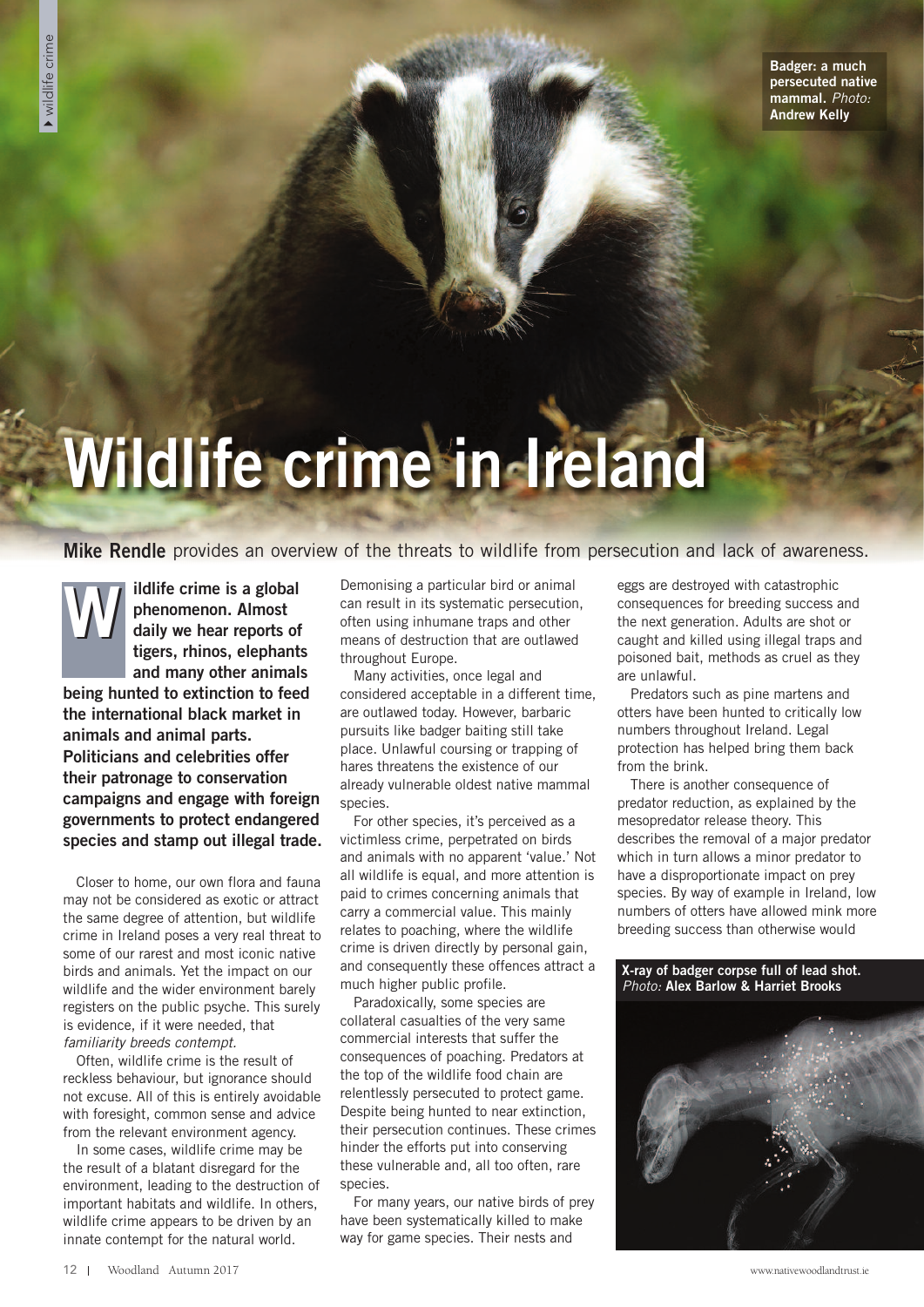**"Many activities, once legal and considered acceptable, are outlawed today."**

have been the case. Otters were hunted with the intention of preserving fish stocks, with unforeseen and unwanted consequences. The relationship between individual species' populations and survival is much more complex than most realise or understand.

For many, the most appalling of wildlife crimes must be the persecution of wildlife for 'tradition' or entertainment. Many medieval practices not only survive but also thrive today. Badger-related wildlife crime is all too common. Badgers, often breeding females, are dug from their setts and either savaged by dogs or taken captive. These unfortunate animals are then used in 'baiting,' where they are forced to defend themselves against a dog, to the death, in an enclosure from which neither can escape.



**Rook found dead after eating bread laced with poison.** *Photo:* **Maurice Eakin**

Both animals sustain vicious, lifethreatening injuries. Bets are placed and money changes hands in an atmosphere of cruelty, greed and status. Unsurprisingly, this kind of animal cruelty often takes place in a wider criminal context.

Not all wildlife crime is as blatant or overt. The impact of human activity and development can't be overlooked and often has unseen, detrimental consequences for the species that share the environment. Welcome to the world of human-animal conflict, where the species that live closest to us suffer the most. Cutting trees and hedgerows during nesting time impacts on bird populations.



Clearing greenfield sites can destroy badgers' setts and precious habitats. Destruction of woodland has an impact on the diverse wildlife it sustains. To ensure the conservation of any species it is essential to protect the habitat it lives in, and safeguard other environmental factors influencing its survival. An unsustainable environment is a threat to us all.

Demolishing or renovating buildings can wipe out entire colonies of bats. Bats are commonly found in the roofs and eaves of residential homes. Yes, they can be found in draughty ruins and gothic churches but, just like us, many prefer the comfort and security that modern housing provides. Irish bats are harmless insect-eaters, yet are disliked by many who do not relish them as tenants.

Bats and their roosts can only be disturbed by someone with a licence. Recklessly blocking access to roosts is not only illegal but risks entombing a colony of bats within the fabric of a house – not ideal for anyone concerned. Bats are not the only species to suffer and, similarly, demolishing buildings and other structures that may be home to some protected species may constitute wildlife crime.

As well as bats, the homes of badgers and otters are protected too. They, too, can become casualties as human development encroaches on their habitats. Planning legislation to protect wildlife is only as effective as public awareness.

Despite being illegal, poisoning of wildlife remains widespread. The poisons themselves are outlawed yet appear to be freely available to those who know where to get them. The dangers of these highly toxic substances go far beyond the individual birds and animals targeted. Like snares, poisons are indiscriminate in their use. 'Non-target' species like domestic pets and livestock are as likely, if not more likely, to become collateral damage in this war on wildlife. Ultimately, we humans at the top of a complex food chain will not remain immune from poison's toxic touch. ➤